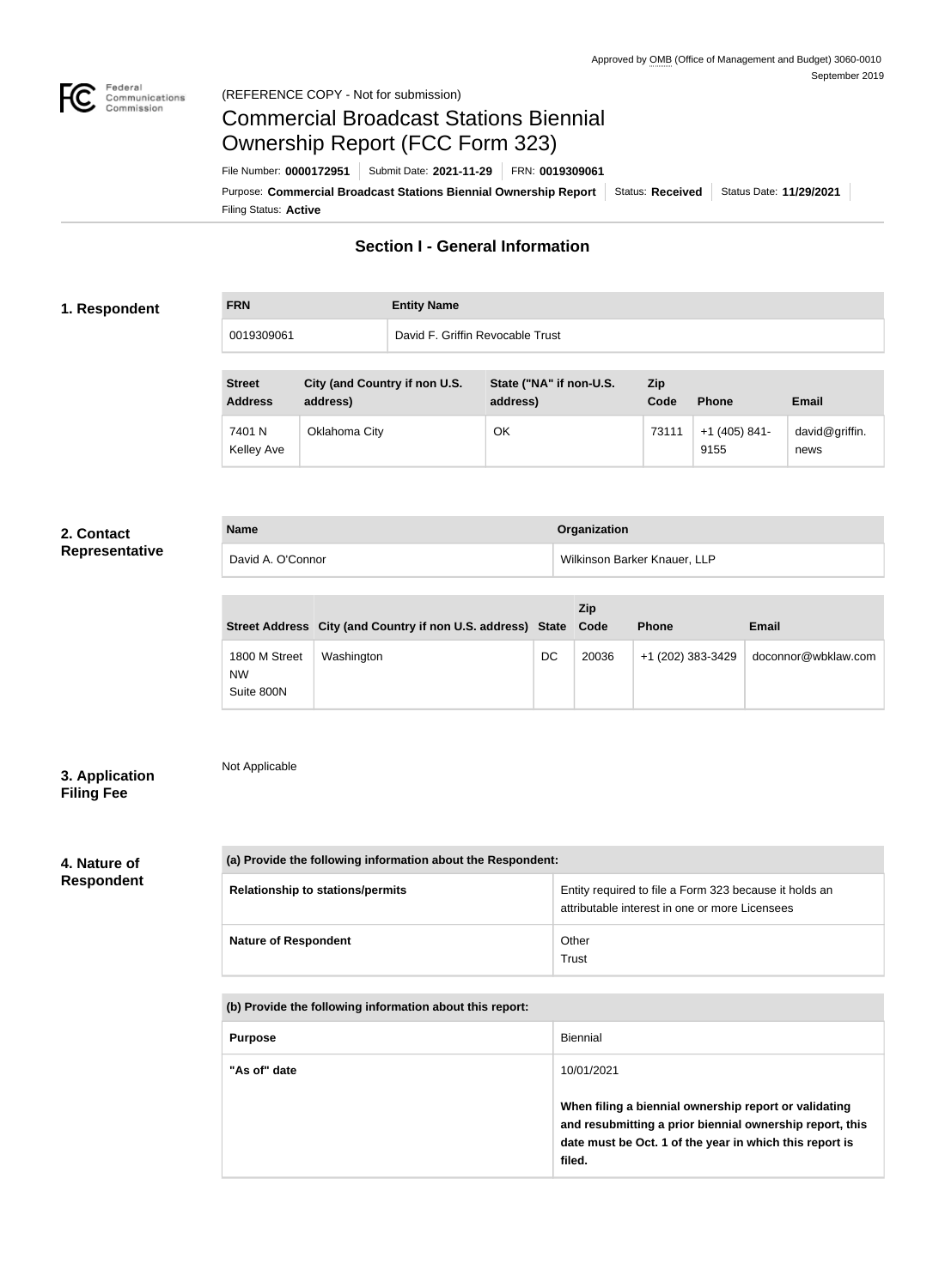**5. Licensee(s) and Station(s)**

**Respondent is filing this report to cover the following Licensee(s) and station(s):**

| Licensee/Permittee Name          | <b>FRN</b> |
|----------------------------------|------------|
| <b>GRIFFIN LICENSING, L.L.C.</b> | 0015452238 |

| Fac. ID No. | <b>Call Sign</b> | <b>City</b>          | <b>State</b> | <b>Service</b> |
|-------------|------------------|----------------------|--------------|----------------|
| 25382       | KWTV-DT          | OKLAHOMA CITY        | OK           | <b>DTV</b>     |
| 35434       | KOTV-DT          | <b>TULSA</b>         | OK           | <b>DTV</b>     |
| 38214       | <b>KSBI</b>      | <b>OKLAHOMA CITY</b> | OK           | <b>DTV</b>     |
| 55704       | <b>KHTT</b>      | <b>MUSKOGEE</b>      | OK           | <b>FM</b>      |
| 55707       | <b>KBEZ</b>      | <b>TULSA</b>         | OK           | <b>FM</b>      |
| 68329       | <b>KTSB</b>      | <b>TULSA</b>         | OK           | AM             |
| 68330       | KVOO-FM          | <b>TULSA</b>         | OK           | <b>FM</b>      |
| 68331       | <b>KXBL</b>      | <b>HENRYETTA</b>     | OK           | <b>FM</b>      |
| 78322       | <b>KQCW-DT</b>   | <b>MUSKOGEE</b>      | OK           | <b>DTV</b>     |

### **Section II – Biennial Ownership Information**

Licensee Respondents that hold authorizations for one or more full power television, AM, and/or FM stations should list all contracts and other instruments set forth in 47 C.F.R. Section 73.3613(a) through (c) for the facility or facilities listed on this report. In addition, attributable Local Marketing Agreements (LMAs) and attributable Joint Sales Agreements (JSAs) must be disclosed by the licensee of the brokering station on its ownership report. If the agreement is an attributable LMA, an attributable JSA, or a network affiliation agreement, check the appropriate box. Otherwise, select "Other." Non-Licensee Respondents, as well as Licensee Respondents that only hold authorizations for Class A television and/or low power television stations, should select "Not Applicable" in response to this question.

Not Applicable.

#### **2. Ownership Interests**

**1. 47 C.F.R. Section 73.3613** 

**and Other Documents**

> **(a)** Ownership Interests. This Question requires Respondents to enter detailed information about ownership interests by generating a series of subforms. Answer each question on each subform. The first subform listing should be for the Respondent itself. If the Respondent is not a natural person, also list each of the officers, directors, stockholders, non-insulated partners, non-insulated members, and any other persons or entities with a direct attributable interest in the Respondent pursuant to the standards set forth in 47 C.F.R. Section 73.3555. (A "direct" interest is one that is not held through any intervening companies or entities.) List each interest holder with a direct attributable interest in the Respondent separately.

> Leave the percentage of total assets (Equity Debt Plus) field blank for an interest holder unless that interest holder has an attributable interest in the Respondent solely on the basis of the Commission's Equity Debt Plus attribution standard, 47 C.F.R. Section 73.3555, Note 2(i).

In the case of vertical or indirect ownership structures, list only those interests in the Respondent that also represent an attributable interest in the Licensee(s) for which the report is being submitted.

Entities that are part of an organizational structure that includes holding companies or other forms of indirect ownership must file separate ownership reports. In such a structure do not report, or file a separate report for, any interest holder that does not have an attributable interest in the Licensee(s) for which the report is being submitted.

Please see the Instructions for further detail concerning interests that must be reported in response to this question.

The Respondent must provide an FCC Registration Number for each interest holder reported in response to this question. Please see the Instructions for detailed information and guidance concerning this requirement.

| <b>Ownership Information</b> |                                  |  |
|------------------------------|----------------------------------|--|
| <b>FRN</b>                   | 0019309061                       |  |
| <b>Entity Name</b>           | David F. Griffin Revocable Trust |  |
| <b>Address</b>               | PO Box                           |  |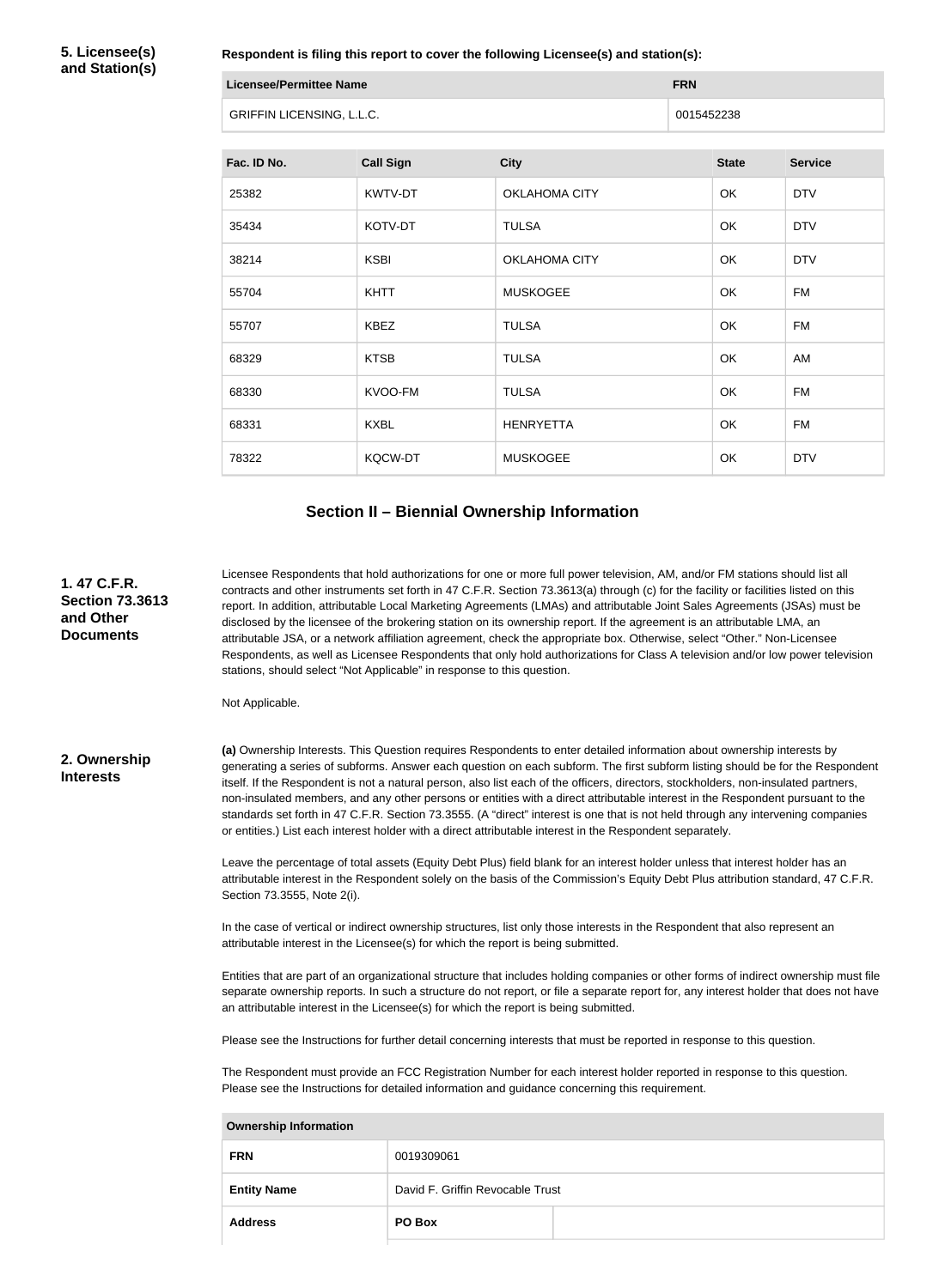|                                                         | <b>Street 1</b>                                                                      | 7401 N Kelley Ave    |                                   |
|---------------------------------------------------------|--------------------------------------------------------------------------------------|----------------------|-----------------------------------|
|                                                         | <b>Street 2</b>                                                                      |                      |                                   |
|                                                         | <b>City</b>                                                                          | Oklahoma City        |                                   |
|                                                         | State ("NA" if non-U.S.<br>address)                                                  | OK                   |                                   |
|                                                         | <b>Zip/Postal Code</b>                                                               | 73111                |                                   |
|                                                         | Country (if non-U.S.<br>address)                                                     | <b>United States</b> |                                   |
| <b>Listing Type</b>                                     | Respondent                                                                           |                      |                                   |
| <b>Positional Interests</b><br>(check all that apply)   | Respondent                                                                           |                      |                                   |
| <b>Tribal Nation or Tribal</b><br><b>Entity</b>         | Interest holder is not a Tribal nation or Tribal entity                              |                      |                                   |
| <b>Interest Percentages</b><br>(enter percentage values | Voting                                                                               | 0.0%                 | <b>Jointly Held?</b><br><b>No</b> |
| from 0.0 to 100.0)                                      | <b>Equity</b>                                                                        | 0.0%                 |                                   |
|                                                         | <b>Total assets (Equity Debt</b><br>Plus)                                            | 0.0%                 |                                   |
| that do not appear on this report?                      | Does interest holder have an attributable interest in one or more broadcast stations |                      | No                                |

| <b>Ownership Information</b>                              |                                     |                                  |
|-----------------------------------------------------------|-------------------------------------|----------------------------------|
| <b>FRN</b>                                                | 0019271592                          |                                  |
| <b>Name</b>                                               | David F. Griffin                    |                                  |
| <b>Address</b>                                            | PO Box                              |                                  |
|                                                           | <b>Street 1</b>                     | 7401 N Kelley Ave                |
|                                                           | <b>Street 2</b>                     |                                  |
|                                                           | <b>City</b>                         | Oklahoma City                    |
|                                                           | State ("NA" if non-U.S.<br>address) | OK                               |
|                                                           | <b>Zip/Postal Code</b>              | 73111-8420                       |
|                                                           | Country (if non-U.S.<br>address)    | <b>United States</b>             |
| <b>Listing Type</b>                                       | Other Interest Holder               |                                  |
| <b>Positional Interests</b><br>(check all that apply)     | Other - TRUSTEE                     |                                  |
| Citizenship, Gender,                                      | <b>Citizenship</b>                  | <b>US</b>                        |
| <b>Ethnicity, and Race</b><br><b>Information (Natural</b> | Gender                              | Male                             |
| <b>Persons Only)</b>                                      | <b>Ethnicity</b>                    | Not Hispanic or Latino           |
|                                                           | Race                                | American Indian or Alaska Native |

and the control of the control of the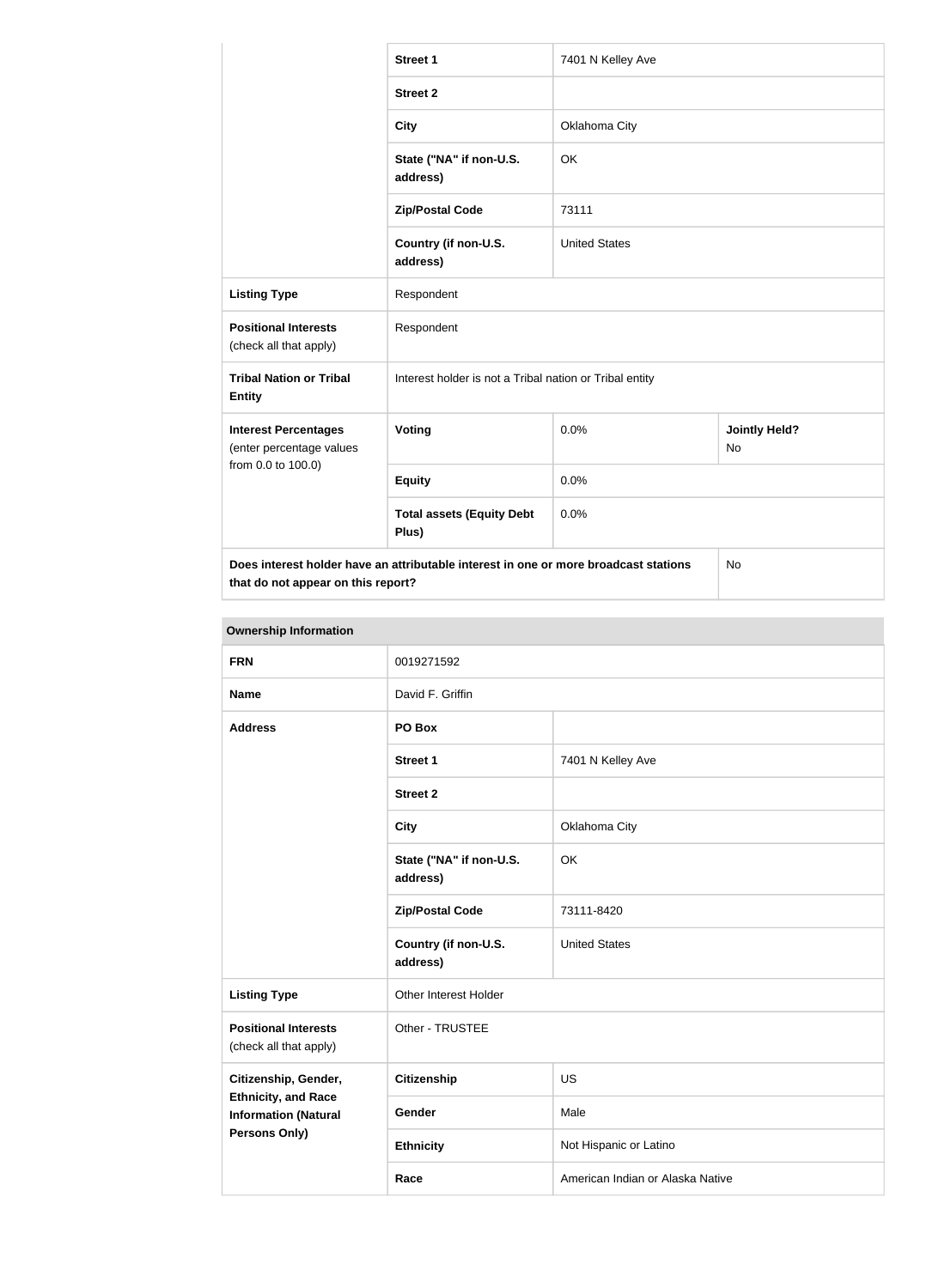| <b>Interest Percentages</b><br>(enter percentage values | Voting                                                                                                                                              | 100.0%  | <b>Jointly Held?</b><br>No. |
|---------------------------------------------------------|-----------------------------------------------------------------------------------------------------------------------------------------------------|---------|-----------------------------|
| from 0.0 to 100.0)                                      | <b>Equity</b>                                                                                                                                       | $0.0\%$ |                             |
|                                                         | <b>Total assets (Equity Debt</b><br>Plus)                                                                                                           | 0.0%    |                             |
| that do not appear on this report?                      | Does interest holder have an attributable interest in one or more broadcast stations                                                                |         | No.                         |
| If "No," submit as an exhibit an explanation.           | (b) Respondent certifies that any interests, including equity, financial, or voting<br>interests, not reported in this filing are non-attributable. |         | <b>Yes</b>                  |

| (c) Does the Respondent or any reported interest holder<br>hold an attributable interest in any newspaper entities in<br>the same market as any station for which this report is<br>filed, as defined in 47 C.F.R. Section 73.3555?                                                                                                                                                                                                                                                                                                                                                                                                              | No |
|--------------------------------------------------------------------------------------------------------------------------------------------------------------------------------------------------------------------------------------------------------------------------------------------------------------------------------------------------------------------------------------------------------------------------------------------------------------------------------------------------------------------------------------------------------------------------------------------------------------------------------------------------|----|
| If "Yes," provide information describing the interest(s), using<br>EITHER the subform OR the spreadsheet option below.<br>Respondents with a large number (50 or more) of entries to<br>submit should use the spreadsheet option.                                                                                                                                                                                                                                                                                                                                                                                                                |    |
| NOTE: Spreadsheets must be submitted in a special XML<br>Spreadsheet format with the appropriate structure that is<br>specified in the documentation. For instructions on how to<br>use the spreadsheet option to complete this question<br>(including templates to start with), please Click Here.                                                                                                                                                                                                                                                                                                                                              |    |
| If using the subform, leave the percentage of total assets<br>(Equity Debt Plus) field blank for an interest holder unless<br>that interest holder has an attributable interest in the<br>newspaper entity solely on the basis of the Commission's<br>Equity Debt Plus attribution standard, 47 C.F.R. Section<br>73.3555, Note 2(i). If using an XML Spreadsheet, enter "NA"<br>into the percentage of total assets (Equity Debt Plus) field<br>for an interest holder unless that interest holder has an<br>attributable interest in the newspaper entity solely on the<br>basis of the Commission's Equity Debt Plus attribution<br>standard. |    |
| The Respondent must provide an FCC Registration Number<br>for each interest holder reported in response to this<br>question. Please see the Instructions for detailed information<br>and guidance concerning this requirement.                                                                                                                                                                                                                                                                                                                                                                                                                   |    |

**(d) Are any of the individuals listed as an attributable interest holder in the Respondent married to each other or related to each other as parentchild or as siblings?** No

If "Yes," provide the following information for each such the relationship.